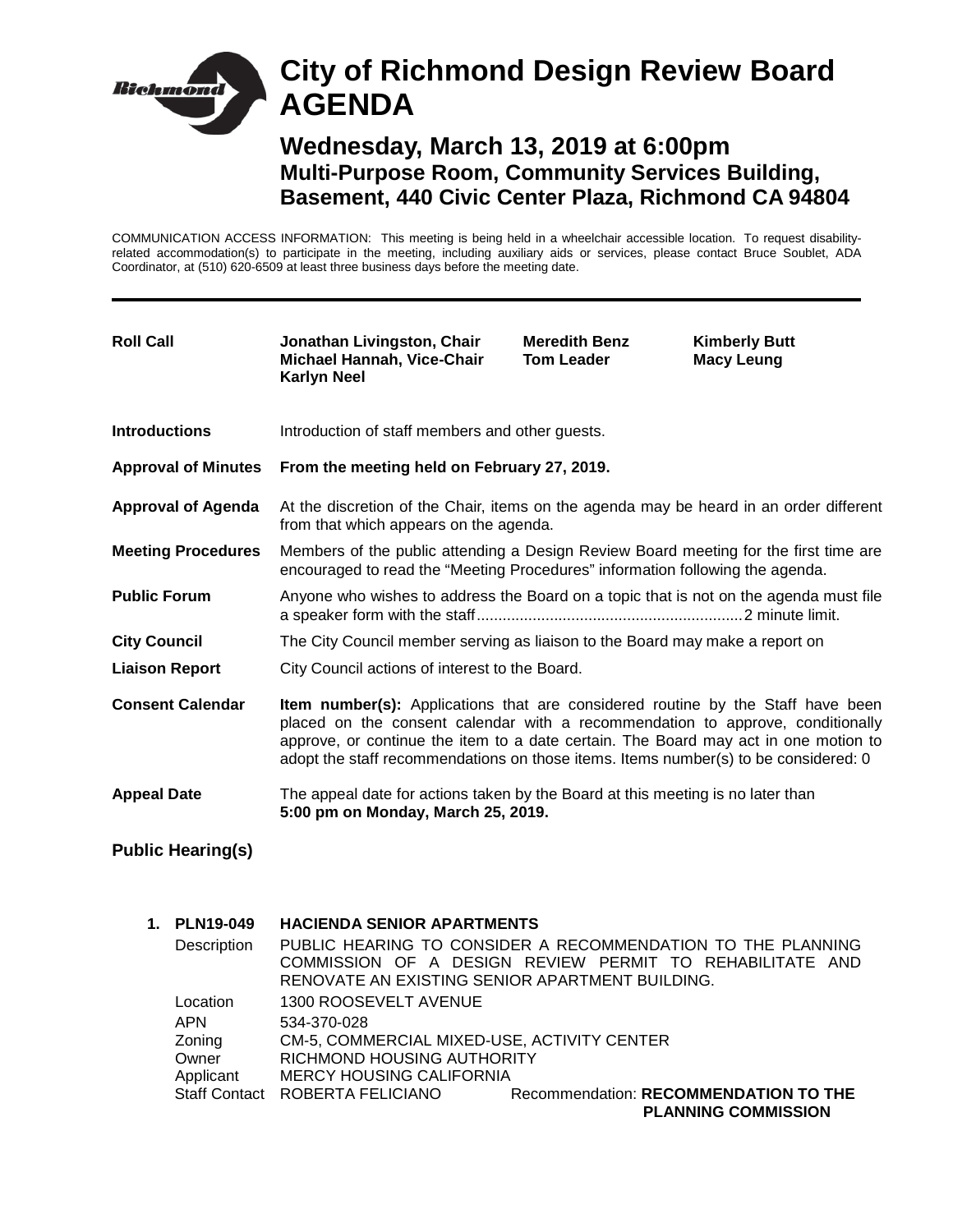## **2. PLN17-236 POWERPLANT PARK CUP**

| Description            |                               | REQUEST TO CONSIDER A RECOMMENDATION TO THE PLANNING<br>COMMISSION OF A DESIGN REVIEW PERMIT FOR A PROPOSED CANNABIS<br>PRODUCTION FACILITY THAT INCLUDE 45 GREENHOUSES, A NURSERY,<br>PROCESSING CENTER, AND SUPPORT FACILTIES, INCLUDING A CAFE. |
|------------------------|-------------------------------|----------------------------------------------------------------------------------------------------------------------------------------------------------------------------------------------------------------------------------------------------|
| Location<br><b>APN</b> | AND -050                      | NORTHWEST CORNER OF RICHMOND PARKWAY AND GOODRICK AVENUE<br>408-220-003, -023, -024, -25, -026, -032, -033, -034, -039, -041, -042, -043, -049,                                                                                                    |
| Zoning                 | <b>INDUSTRIAL AGRICULTURE</b> |                                                                                                                                                                                                                                                    |
| Owner                  | <b>ENTERPRISES LLC,</b>       | RICHMOND DEVELOPMENT CO, JOE & HEIDI SHEKOU, DOOMMAS                                                                                                                                                                                               |
| Applicant              | POWERPLANT PARK INC.          |                                                                                                                                                                                                                                                    |
| <b>Staff Contact</b>   | LINA VELASCO                  | Recommendation: RECOMMENDATION TO THE<br><b>PLANNING COMMISSION</b>                                                                                                                                                                                |

#### **3. PLN18-246 NEW GARAGE STRUCTURE**

| Description | OF THE PROPERTY.                            | PUBLIC HEARING TO CONSIDER A REQUEST OF A DESIGN REVIEW PERMIT<br>TO CONSTRUCT A ±720 SQUARE FOOT DETACHED GARAGE IN THE REAR |
|-------------|---------------------------------------------|-------------------------------------------------------------------------------------------------------------------------------|
| Location    | 347 SOUTH 8TH STREET                        |                                                                                                                               |
| APN         | 550-241-018                                 |                                                                                                                               |
| Zoning      | RL-2, SINGLE FAMILY LOW DENSITY RESIDENTIAL |                                                                                                                               |
| Applicant   | SOLIS FRANCISCO (OWNER)                     |                                                                                                                               |
|             | Staff Contact HECTOR LOPEZ                  | Recommendation: CONDITIONAL APPROVAL                                                                                          |

### **4. PLN18-357 NEW SINGLE FAMILY**

| Description | PROPOSED TO BE DEMOLISHED.                  | PUBLIC HEARING TO CONSIDER A REQUEST OF A DESIGN REVIEW PERMIT<br>TO CONSTRUCT A NEW SINGLE FAMILY RESIDENCE ON A ±5,000 SQUARE<br>FOOT PARCEL. AS PART OF THE PROPOSAL, THE EXISTING RESIDENCE IS |
|-------------|---------------------------------------------|----------------------------------------------------------------------------------------------------------------------------------------------------------------------------------------------------|
| Location    | 259 SANFORD AVENUE                          |                                                                                                                                                                                                    |
| <b>APN</b>  | 561-162-027                                 |                                                                                                                                                                                                    |
| Zoning      | RL-2, SINGLE FAMILY LOW DENSITY RESIDENTIAL |                                                                                                                                                                                                    |
| Owner       | SERJRF, LLC.                                |                                                                                                                                                                                                    |
| Applicant   | <b>RICHARD GOLDSMITH</b>                    |                                                                                                                                                                                                    |
|             | Staff Contact HECTOR LOPEZ                  | Recommendation: CONDITIONAL APPROVAL                                                                                                                                                               |

## **5. PLN18-332 WILLIAMS TWO-STORY ACCESSORY DWELLING UNIT**

| Description            | DWELLING UNIT.                                                              | PUBLIC HEARING TO CONSIDER A REQUEST OF A DESIGN REVIEW PERMIT<br>TO CONSTRUCT A 423 SQUARE FOOT TWO-STORY DETACHED ACCESSORY |
|------------------------|-----------------------------------------------------------------------------|-------------------------------------------------------------------------------------------------------------------------------|
| Location<br><b>APN</b> | 530 29TH STREET<br>516-010-016                                              |                                                                                                                               |
| Zoning<br>Applicant    | <b>RL-2, LOW DENSITY SINGLE FAMILY DISTRICT</b><br>LANITRA WILLIAMS (OWNER) |                                                                                                                               |
|                        | Staff Contact JONELYN WHALES                                                | Recommendation: CONDITIONAL APPROVAL                                                                                          |

## **6. PLN18-366 SALINAS SINGLE FAMILY RESIDENCE**

| Description | SQUARE FOOT PARCEL.                      | PUBLIC HEARING TO CONSIDER A REQUEST OF A DESIGN REVIEW PERMIT<br>TO CONSTRUCT A 1,845 SQUARE FOOT RESIDENCE ON A VACANT ±5,000 |
|-------------|------------------------------------------|---------------------------------------------------------------------------------------------------------------------------------|
| Location    | <b>GARVIN AVENUE</b>                     |                                                                                                                                 |
| APN         | 528-260-010                              |                                                                                                                                 |
| Zoning      | RL-2, LOW DENSITY SINGLE FAMILY DISTRICT |                                                                                                                                 |
| Applicant   | <b>FRANCO SALINAS (OWNER)</b>            |                                                                                                                                 |
|             | Staff Contact JONELYN WHALES             | Recommendation: CONDITIONAL APPROVAL                                                                                            |